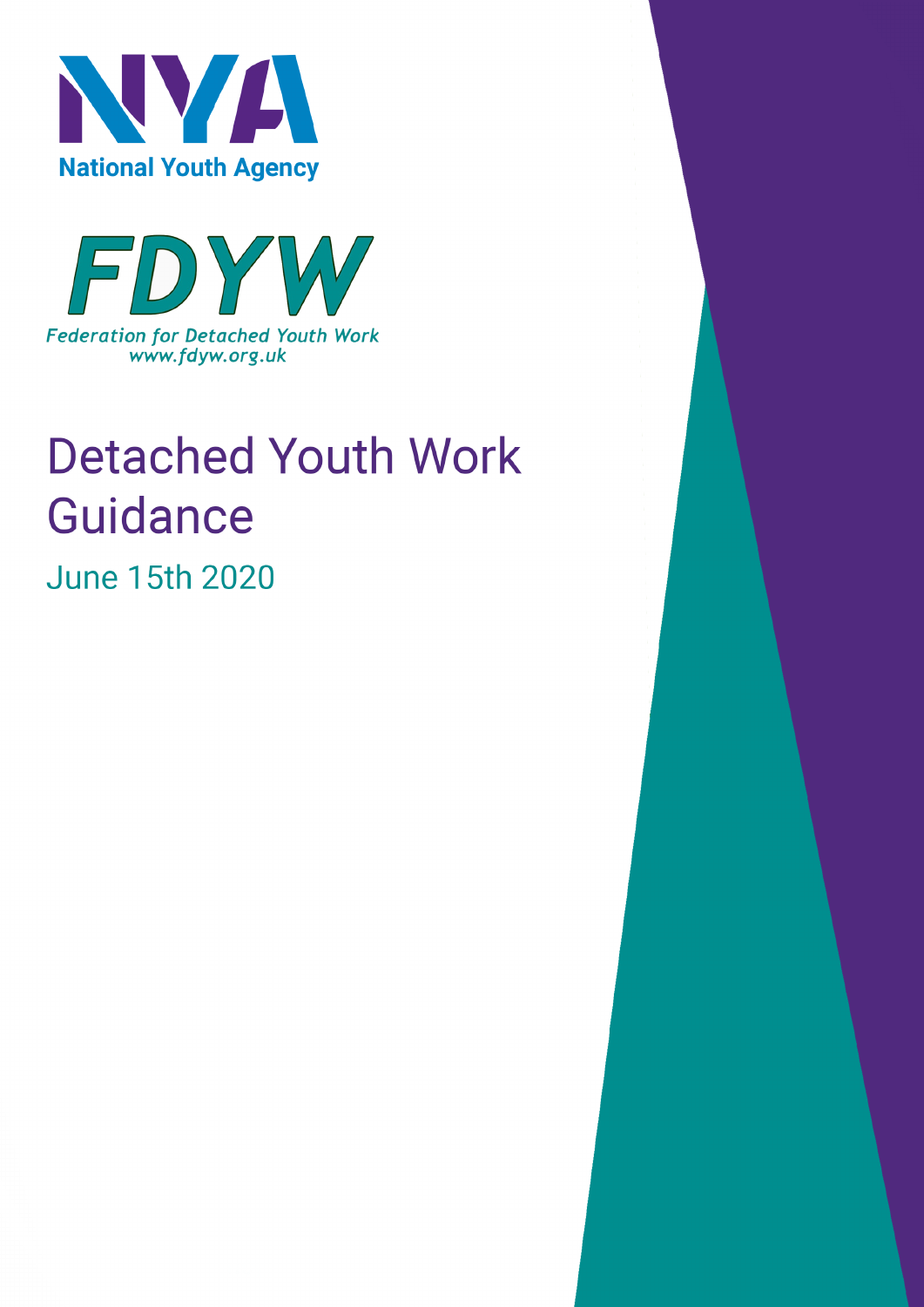## **Guidance for youth workers working in non-building-based settings**

This publication sets out the basics of **detached youth work** and other non-building-based forms of youth work, and locates them in the context of COVID-19.

#### **Forewords**

*COVID-19 has brought many challenges into focus for young people and youth workers who support them. The need to transform our practice from working inside to virtual or detached youth work has seen our sector innovate and dig deep to keep supporting young people. We've seen the best of our culture, values and practice as we've adapted, but always kept young people and their needs at the top of our priorities.*

*The National Youth Agency (NYA) is delighted to be once again partnering with the Federation for Detached Youth Work in developing this guidance. This guidance sits alongside a wealth of support and resources on the https://youthworksupport.co.uk website and provides, we hope, a helpful set of references and tools to make your practice as safe and effective as possible during COVID-19.*

*The NYA has developed formal government-backed guidance for the youth sector. This can be found here and must be considered in tandem with detached guidance. This guidance has been developed in consultation with Public Health England and the Health and Safety Executive. We ask all leaders and youth workers to consider both guidance documents when considering their next steps and to follow the detached guidance if working outdoors.*

*Youth work is a powerful support for young people, the only profession that starts and ends with the young person's agenda. When we deliver detached youth work, we step into the physical domain that young people choose to occupy. This is a great privilege, but also requires practitioners to adapt and focus on how we can support young people from their starting point.*

#### **Mrs Abbee McLatchie**

#### **NYA Director of Youth Work**

*Youth work has been significantly affected by COVID19; countless youth centres and buildingbased services have been forced to close. Whilst some provision has successfully gone* '*on-line*'*, the contribution of detached youth workers has come to the fore. Many have continued to work, and lots of centre-based workers have joined them, in providing essential services to young people in their communities, in places young people choose to be. The role of detached youth work in bearing witness to the effects of the pandemic on young people, and helping young people speak up about their experiences, cannot be under-estimated.*

*This work has not been easy, and many workers have reached out for support. The Federation for Detached Youth Work has proudly worked in partnership with the National Youth Agency to provide this support, by producing information, advice, guidance and policy statements, organising training, and hosting webinars for the detached youth work community. This documentation adds to this, and is focused particularly on the challenges posed by an easing of lockdown. We hope it is useful, please give us your feedback so we can continue to support you and all those involved in detached youth work, now and in the future.*

#### **Mr Chris Charles**

**Chair of Federation for Detached Youth Work**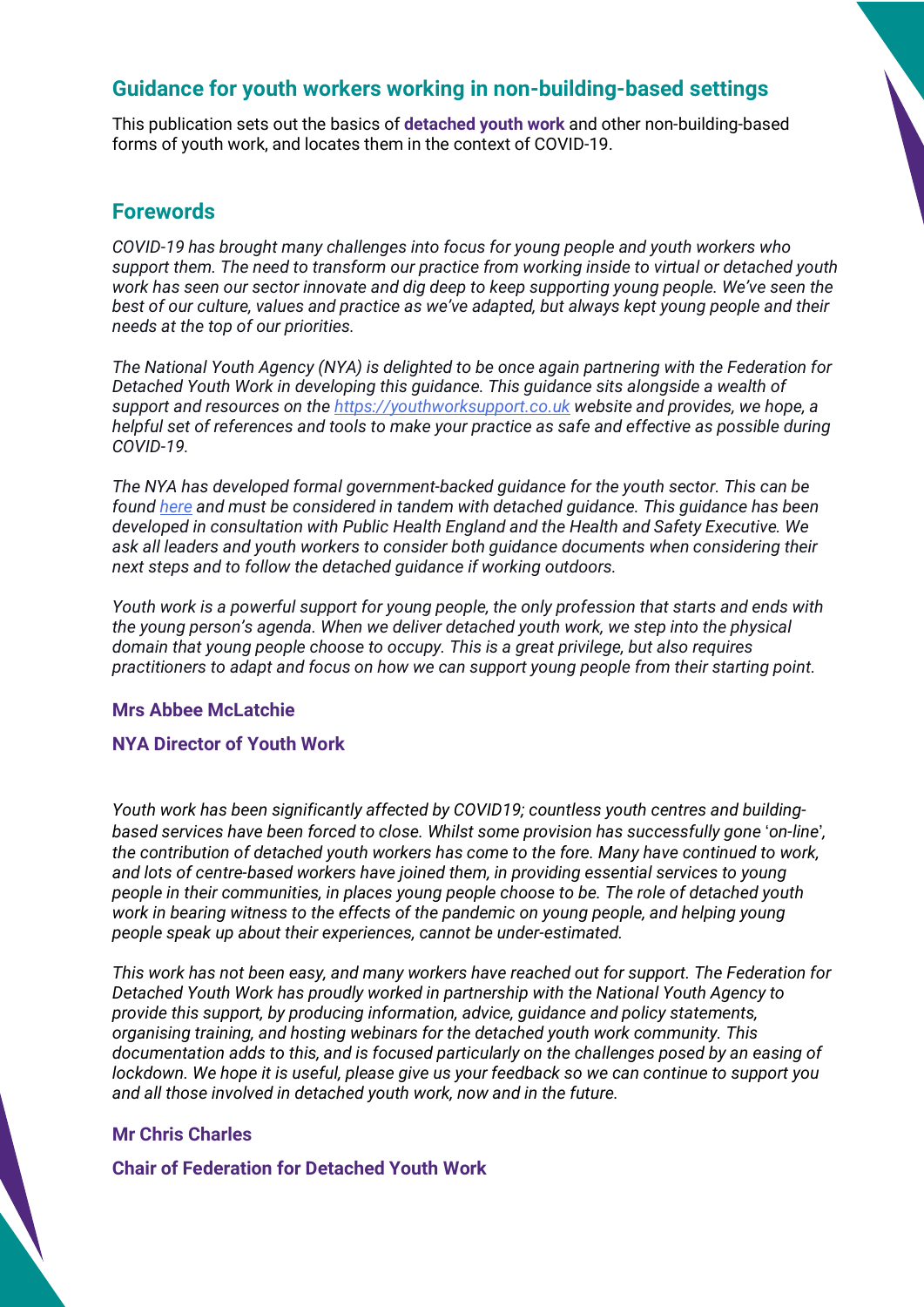## **Detached youth work**

As with all youth work, detached youth work uses the principles and practice of informal education to engage young people in a constructive dialogue about their needs, interests, concerns and lifestyles to support them in their personal and social development. Unlike centrebased provision, detached youth work takes place in 'non-institutional' settings, spaces young people have much more control over. Primarily, but not exclusively, the work takes place in the street, but also in parks, cafés, shopping centres, and other spaces young people have chosen to be. This makes it accessible to young people who are unlikely to attend building-based provision.

## **Outreach work**

Outreach work can be understood as 'reaching out to bring back' to a service or provision, typically somewhere building-based. Outreach work can also involve the taking out of a specific service or information to those not accessing those services. Examples include drugs and sexual health education and harm-minimisation work. Outreach work can happen in many places but is particularly effective in transient spaces such as town centres and transport hubs.

#### **Street-based work**

Is focused exclusively on the streets. Street-based youth work is often used to describe detached youth work in other European countries.

#### **Mobile provision**

Uses some kind of vehicle, normally a converted van or bus. Mobile provision is most likely project-based (i.e. a music studio, LGBTQIA+ or mental health work). Mobile provision is usually as a form of outreach work or exists as a satellite from a building service.

## **Pop-up provision**

Youth work delivered in temporary locations, either a temporary structure or often high street premises repurposed for short-term use.

**The aims of detached youth work:** (Burgess & Burgess, 2006: 76)

- to make contact and be available to young people in the settings of their choosing;
- to work with young people through programmes of personal and social education, which help them gain knowledge and recognise new opportunities in the world around them;
- to build effective and meaningful relationships with young people through regular contact, mutual trust, respect and understanding;
- to identify and respond to the needs and agendas of individuals and groups of young people by developing appropriate strategies for action which are both educational and fun;
- to support and challenge young people's attitudes and action towards issues such as unemployment, drugs, poverty, racism, sexism, disability, health, sexuality, criminality, peer, parental and community pressure;
- to enable young people to take more control over their lives and create experiences with them which enable them to make informed choices;
- to support appropriate action that young people take resulting from their own ideas and suggestions;
- to bridge the gaps in understanding between the local community and young people;
- and to highlight issues affecting young people and act as advocates for and with them within the wider community and world.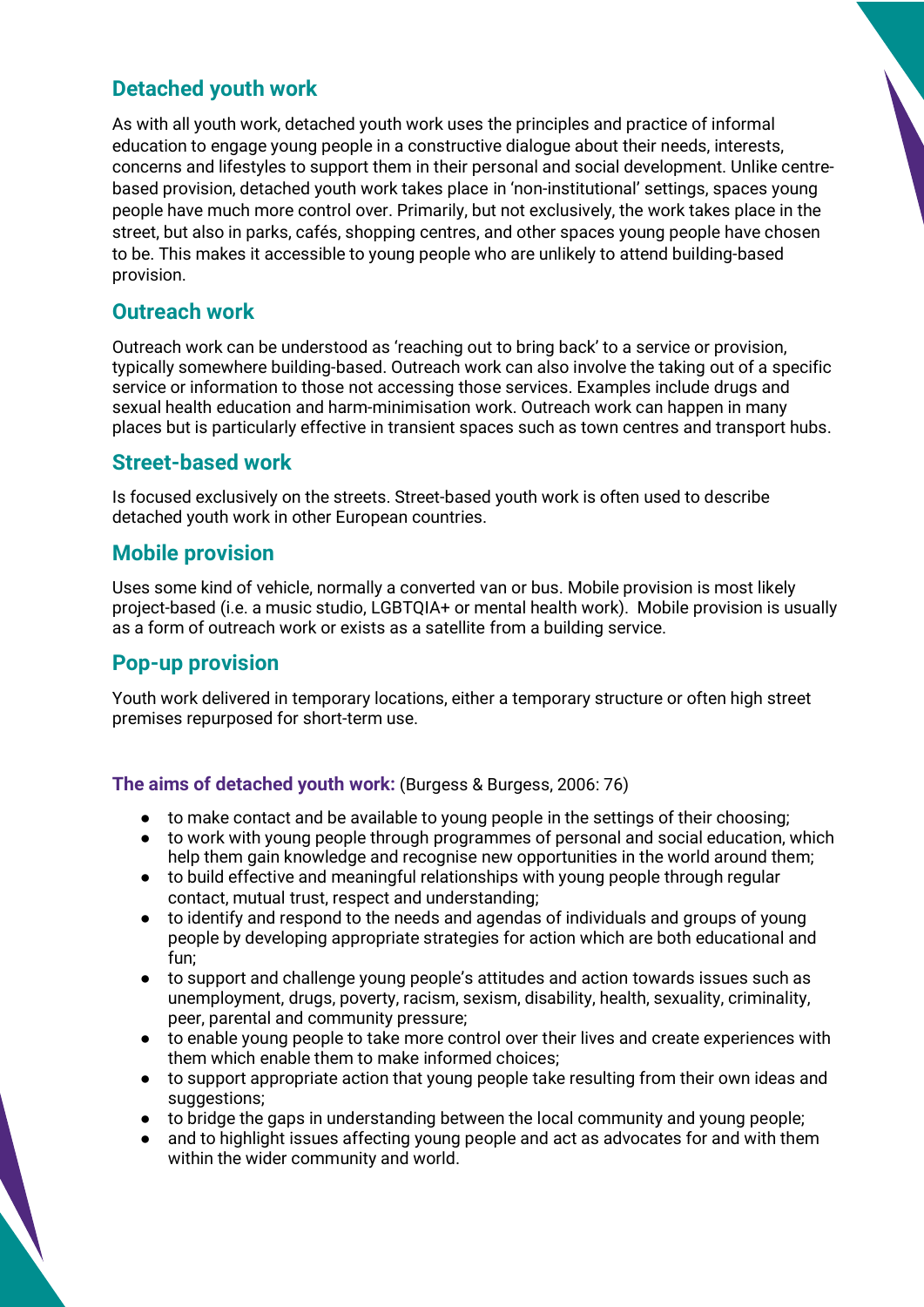## **Practical guidance for detached and street-based youth workers**

Post 'lockdown', national guidance on COVID-19 is liable to frequent changes, as will the guidance from local authorities and the organisations you work for. Your work with young people will need to take all these changes into account.

The Federation for Detached Youth Work / National Youth Agency aims to update its guidance regularly because of this. **Please see our various media platforms for more information.**

We recognise some centre-based workers are also moving their work outside into detached and street-based settings and may be anxious about this. We would encourage them to do this only when they and their managers have explored all the risks and are comfortable to do so.

#### **Detached youth work teams should**

| Review your organisation's existing detached youth work policy and amend as<br>appropriate.                                                                                                                                                                                    |
|--------------------------------------------------------------------------------------------------------------------------------------------------------------------------------------------------------------------------------------------------------------------------------|
| Review and up-date Health and Safety documentation, especially risk assessment<br>protocols. Take into account government and Public Health England advice and<br>guidance on risk assessment.                                                                                 |
| Review your organisation's insurance policies and DBS checks for staff and<br>volunteers (all should be current and relevant to roles).                                                                                                                                        |
| Keep up-to-date with current local and national youth sector guidance, by-laws and<br>regulations for COVID-19. Note restrictions to movement will likely be different in<br>different areas. Plan strategies to talk these through with young people i.e. 'walk and<br>talk'. |

#### **In practice**

| Do reconnaissance of the areas you are planning to work in                                                                                                                                                                                                                                 |
|--------------------------------------------------------------------------------------------------------------------------------------------------------------------------------------------------------------------------------------------------------------------------------------------|
| Make contact with your local community hub, services and partner organisations e.g.<br>police, libraries, Children and Social Care and Early Help, community groups,<br>voluntary organisations, faith groups etc. Discuss with them your intentions and try<br>not to duplicate services. |
| Ensure an experienced detached worker accompanies those who are inexperienced<br>or new to working in street-based settings.                                                                                                                                                               |
| Always work with a minimum of one other colleague, never alone.                                                                                                                                                                                                                            |
| Have a withdrawal plan/exit strategy, make sure all who are working are familiar with<br>it and be clear about the situations where it may need to be used.                                                                                                                                |
| Commit to planning, recording, evaluating and reviewing your work to inform future<br>practice.                                                                                                                                                                                            |

#### **Minimising risk whilst in the field**

| Arrive at your place of work (and leave) separately from colleagues, avoid public       |
|-----------------------------------------------------------------------------------------|
| transport where possible.                                                               |
| Use the attached kit list; check you have the necessary resources to work in the field. |
| Remember, dynamic (in the moment) risk assessments are very important.                  |
| Wash hand immediately before and after sessions.                                        |
| Observe where young people are and the size of the groups they are in.                  |
| Consider the presence of other members of the public in the same location,              |
| especially those who may be vulnerable or over 70.                                      |
| Be attentive to any COVID-19 symptoms displayed by young people, colleagues and         |
| the wider public.                                                                       |
| Ideally, if you need to pass something to young people, don't ask for its return.       |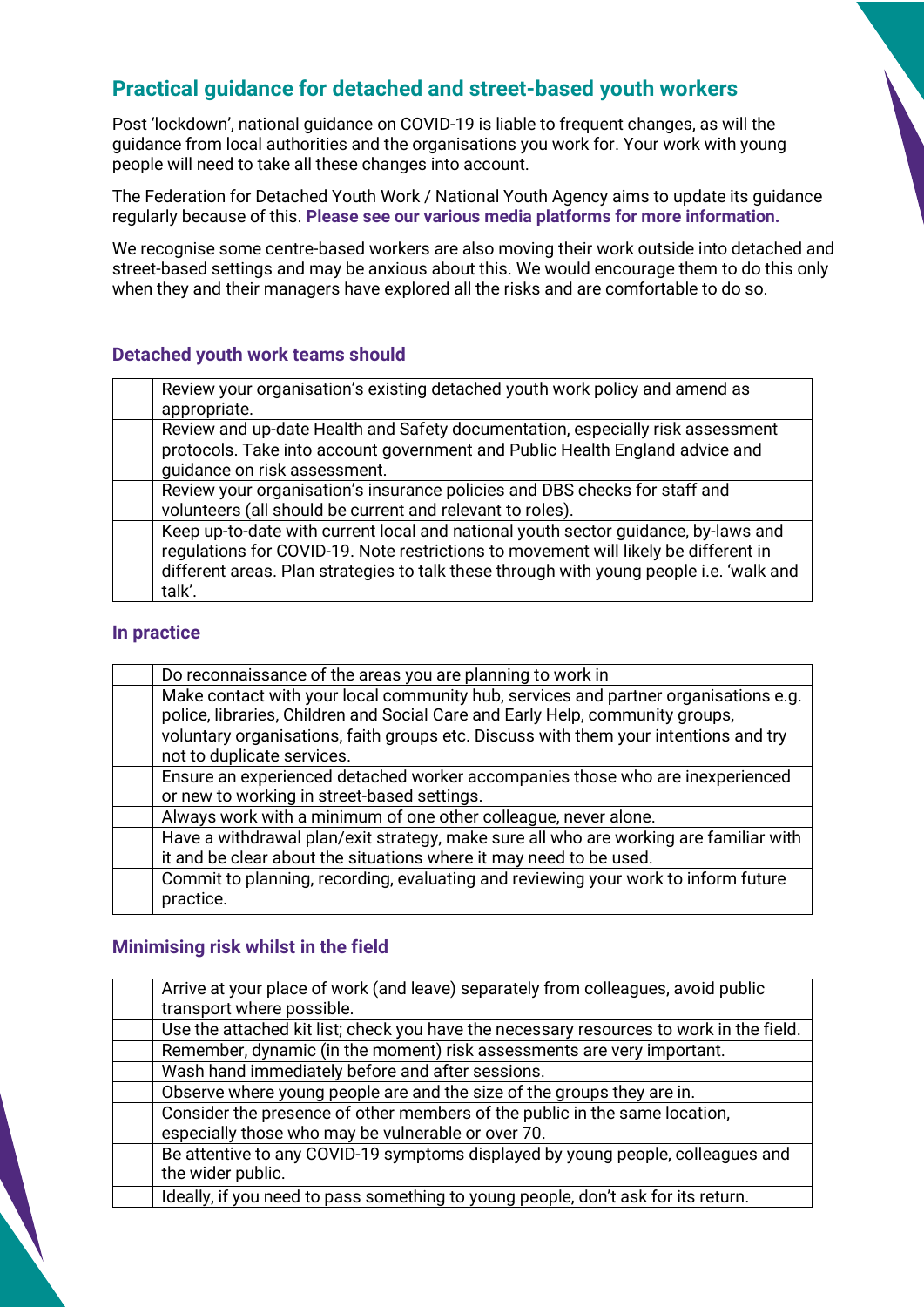| Wipe your phone and other equipment to reduce transmission risk.                                                                                                                        |
|-----------------------------------------------------------------------------------------------------------------------------------------------------------------------------------------|
| Observe and demonstrate social (physical) distancing from colleagues and young                                                                                                          |
| people.                                                                                                                                                                                 |
| Be consistent in what you say to young people about the need for social distancing,<br>good hygiene and the avoidance of contact. Discuss the risks associated with being<br>in groups. |
| Ideally, wash your clothes and have a shower as soon as you get home.                                                                                                                   |

#### **Focus on specific questions and themes in your conversations with young people**

| How they are feeling and what they are experiencing, especially in terms of changes<br>in their lives.                                                                                                                                                                                                                                                                                                                                                                    |
|---------------------------------------------------------------------------------------------------------------------------------------------------------------------------------------------------------------------------------------------------------------------------------------------------------------------------------------------------------------------------------------------------------------------------------------------------------------------------|
| Do they understand what is going on and the guidance on keeping themselves, their<br>families and the wider community safe from COVID-19? Try not to escalate any<br>anxieties or worries.                                                                                                                                                                                                                                                                                |
| Be vigilant to signs of young people's mental ill-health, which is likely affected by<br>restrictions to their movements.<br>Families that are self-isolating may be under even greater pressure; here<br>safeguarding should be a priority.                                                                                                                                                                                                                              |
| How they are keeping connected to others, including youth workers (and are they<br>doing this safely); do they have other ideas as to how they can do this?<br>Discuss mechanisms for doing this e.g. telephone, digital platforms like WhatsApp,<br>Facebook, Tik Tok, Instagram, Twitter, Snapchat, Periscope, Skype etc.<br>As a team do you have a plan so those young people who do not or can't access<br>support via digital platforms know how to get in contact? |

## **Support available**

Users of this guide must read and take note of the formal guidance for the youth sector from the NYA. This can be found here: https://nya.org.uk/guidance

Sources of other **information, advice, and guidance** (including tools for online working) can be found at https://youthworksupport.co.uk

Questions about risk assessment have been central to many requests for information received by the Federation for Detached Youth Work at this time. Risk assessments have also been a feature of recent live webinar discussions (see: www.fdyw.org.uk).

#### **National COVID-19 guidance:**

https://www.nhs.uk/conditions/coronavirus-covid-19

https://www.gov.uk/government/topical-events/coronavirus-covid-19-uk-governmentresponse

https://www.gov.uk/government/collections/coronavirus-covid-19-list-of-guidance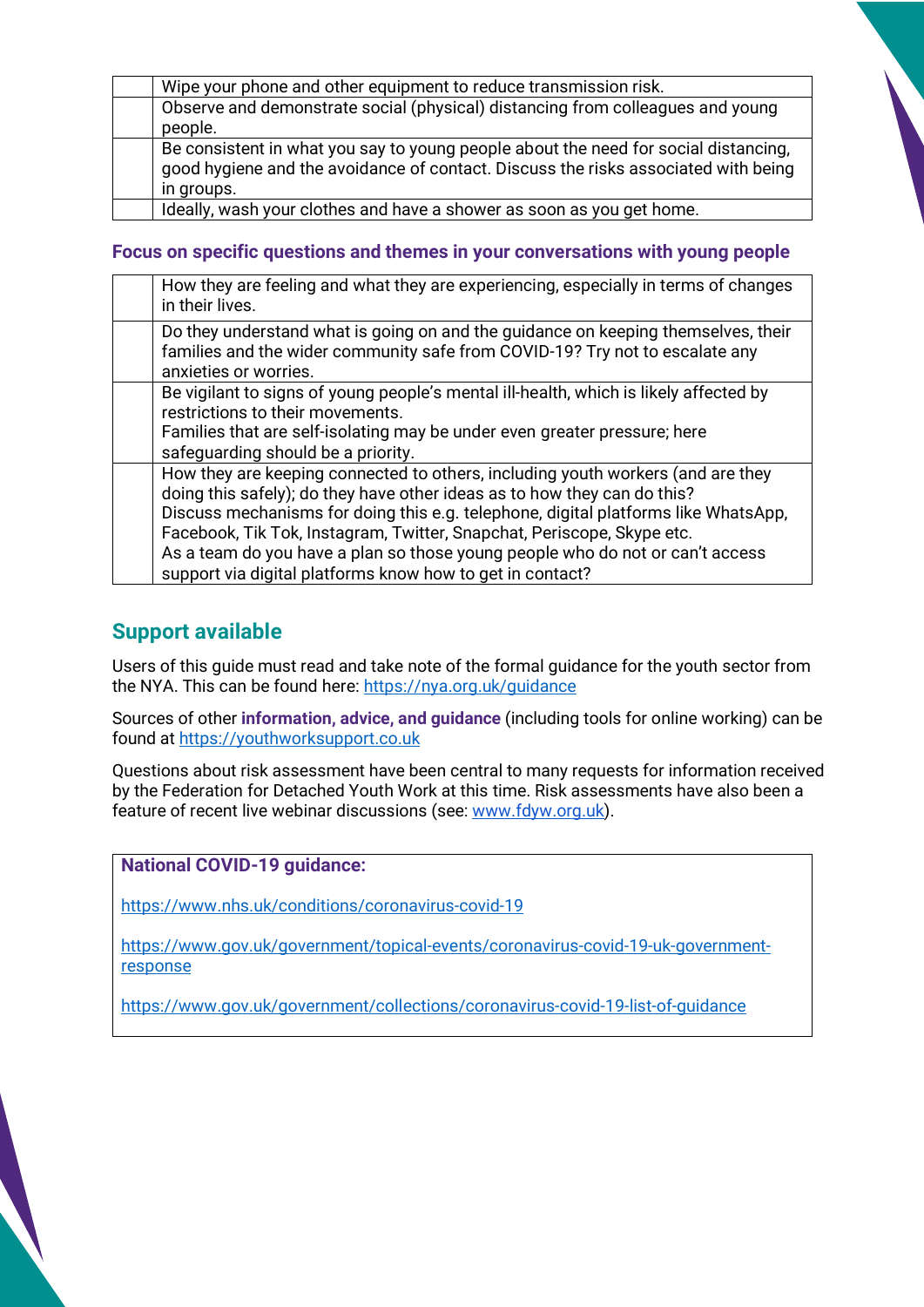## **Good Practice**

#### **Flexibility and creativity, from one street corner to the next**

For some young people, the detached youth worker may be their primary source of support. You need to work flexibly and creatively to fulfil this role. Arguably, this is even more important in the context of COVID-19. One street corner can be very different to the next so your approach may need to be equally diverse.

Preparation is key; you should have a wide-range of up-to-date, ethically sensitive, information, advice and guidance about keeping safe. Take care in assessing each and every interaction and respond as appropriate.

#### **The virtual detached youth worker**

In some cases, youth workers are being asked not to work on the street and use 'virtual youth work' to develop and maintain relationships with young people and help educate them about keeping safe. As we come out of lockdown, we need to discuss with young people their experience of using these methods – and reflect on our own. This will help inform the use of these technologies in the future, especially with regard to safeguarding. Note their effectiveness in maintain contact with colleagues who are self-isolating.

Consider what you are doing as a worker to help young people engage 'virtually' or through other means/with other provision.

#### **Whose agenda?**

Many detached youth workers (and some centre-based workers) are being asked to do detached work with the specific purpose of engaging young people who may not be following the guidance on social distancing. There are inevitable tensions for a practice dedicated to working on young people's territory: in the sense of their agenda. These new dynamics demand an even greater commitment to reflective practice, including thinking about how we should approach issues some young people may not want to discuss.

Preparation is all-important; you should discuss and critique these aims in line with youth work principles. You should be clear about your agenda and any targets you have been set before you engage young people.

Ask:

- What are you setting out to achieve?
- Are you doing detached or outreach work?
- How might your agenda be interpreted by young people; is this a message premised on enforcement or democratic engagement?

#### **Contacting young people**

Demonstrate social distancing through your behaviour and encourage young people to mirror these behaviours. Use questions to encourage a dialogue about the need for social distancing and government guidelines. Thinking games like 'Opinion Continuum' (where young people stand at a point on a line that reflects their view) can be good engagement tools and help gauge young people's views and experiences.

Ask:

- Are you keeping safe?
- What are you doing to keep safe?
- How does this affect you, your family, friends, and the wider community?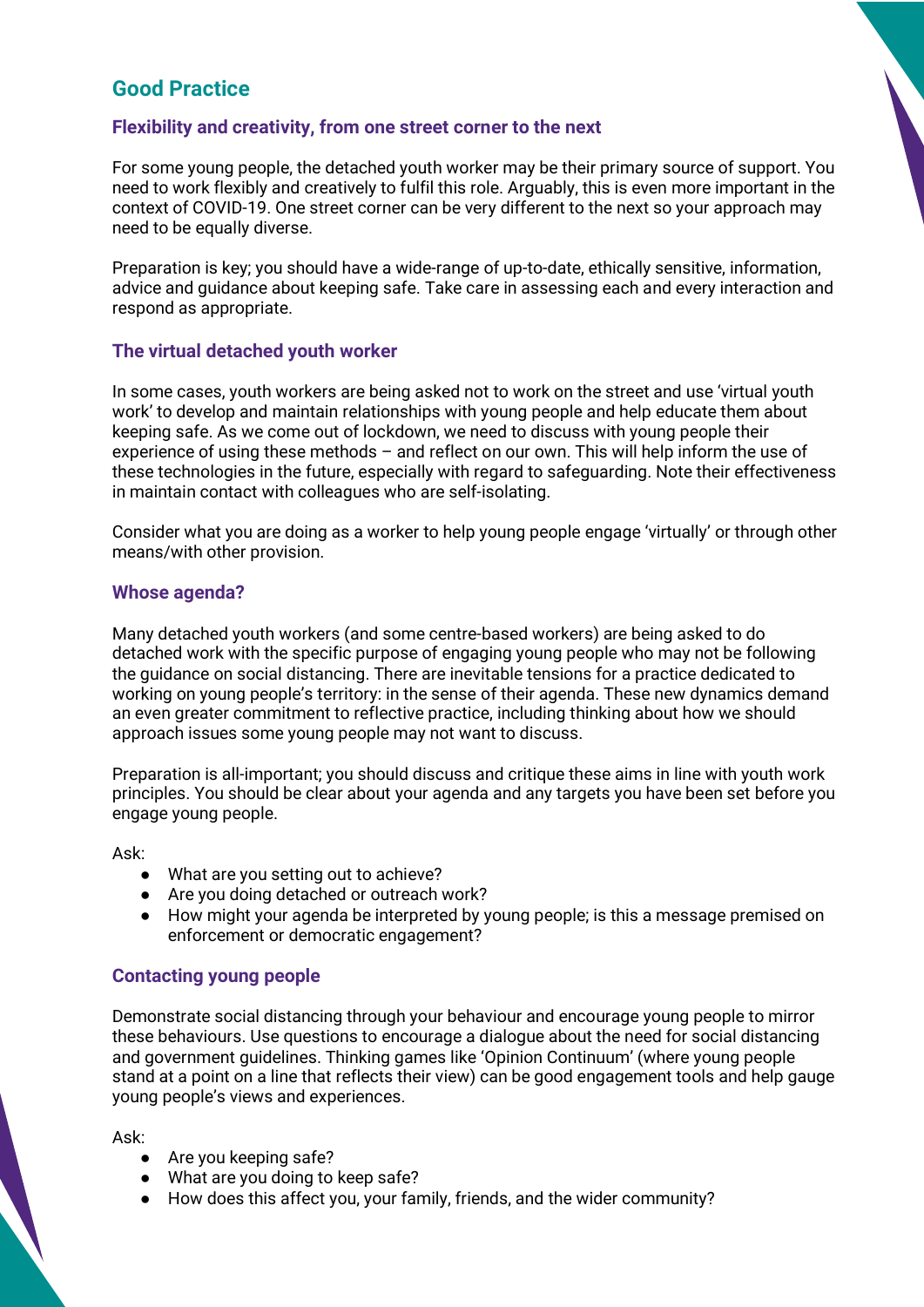● What other issues are you experiencing at this time?

#### **Outcomes**

Think critically about any outcomes you are expected to deliver; what information are you giving to young people, but what are they saying in return (especially about their feelings and experiences)? What are the implications of this data for outcomes-based interventions; how might future work need to be re-modelled, especially as we all move out of lockdown?

Ask:

- How are you feeling about transitions, e.g. going back to school?
- Are you aware of changes to government guidance?
- Have you been able to maintain connections with others, and to do so safely?
- What has it been like at home, and in your communities during this time?
- Are there signs of vulnerability? Note: you have a safeguarding duty: are your risk assessment and action plans up-to-date and appropriate to changing circumstances?

#### **Moving on**

Ask:

- How are you going to support and educate young people as things change?
- What can you do to maintain engagement?
- What follow-up work is needed, and how will this impact your organisation's future?
- What resources will you need to do this work, both now and in the future?

#### **What do we mean by safeguarding and child protection in detached youth work?**

Detached youth workers have a duty to work in line with The Children Act (2010) and the legislation on Working Together to Safeguard Children and Young People (2018).

Detached youth work will likely take place in environments where young people can come to harm.

Given workers will not be present all the time, an educative and dialogue-based approach can help foster self-care in young people and help them keep safe; safeguarding should not be something done to young people.

Detached youth work can contribute to the creation of safer environments through the development of trust-based relationships and the provision of information, advice and guidance.

#### **What are the key features of safeguarding in detached youth work?**

Workers should undertake safeguarding training and continually reflect on this in the context of their practice. They should be familiar with:

- the safeguarding policies and protocols of their organisations
- those of local safeguarding partnerships
- mechanisms for reporting any concerns they may have, including referral to emergency Social Care teams

There is value in discussing concerns with colleagues; consider the situation, context and needs of the young people involved.

Be aware very young and unsupervised children are a cause for concern (particularly late at night). Report concerns about criminal or sexual exploitation. Details should be passed to your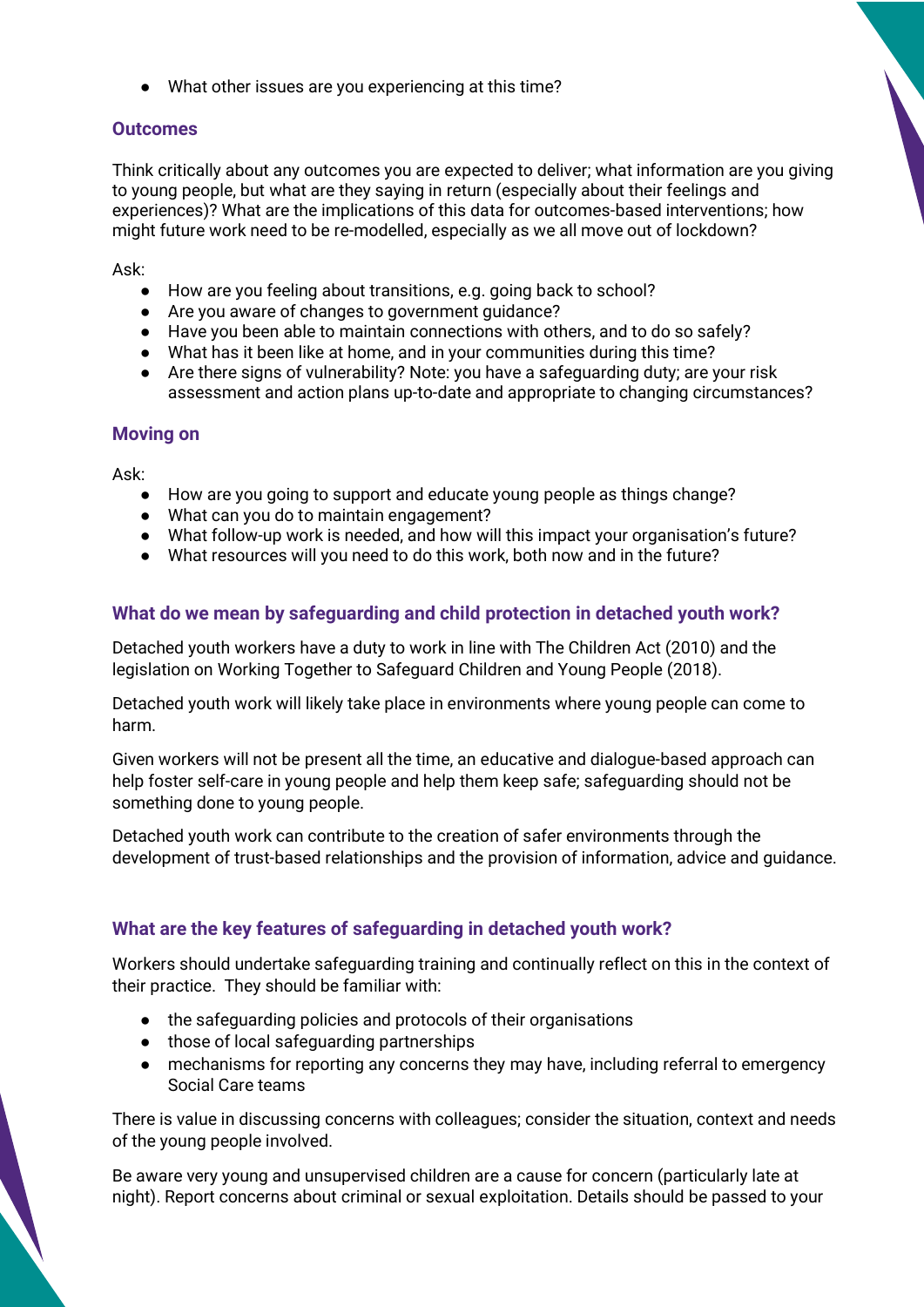line manager and referrals made to Children's Social Care, as appropriate (including out of hours duty teams).

- Try to make young people and the wider community aware of your safeguarding duties, but also encourage their commitment to a wider culture of keeping self and others safe. Work with others to try to make communities safer.
- Have and use as necessary a strategy for withdrawing from unsafe situations. Be aware of circumstances where you may have legal responsibilities in relation to crime prevention.
- Apply a rights-based approach to safeguarding when working with young people.
- You may want to explore additional team training around contextual safeguarding:
	- o https://learning.nspcc.org.uk/
	- o https://www.childrenssociety.org.uk/what-you-can-do/resources/childprotection-and-safeguarding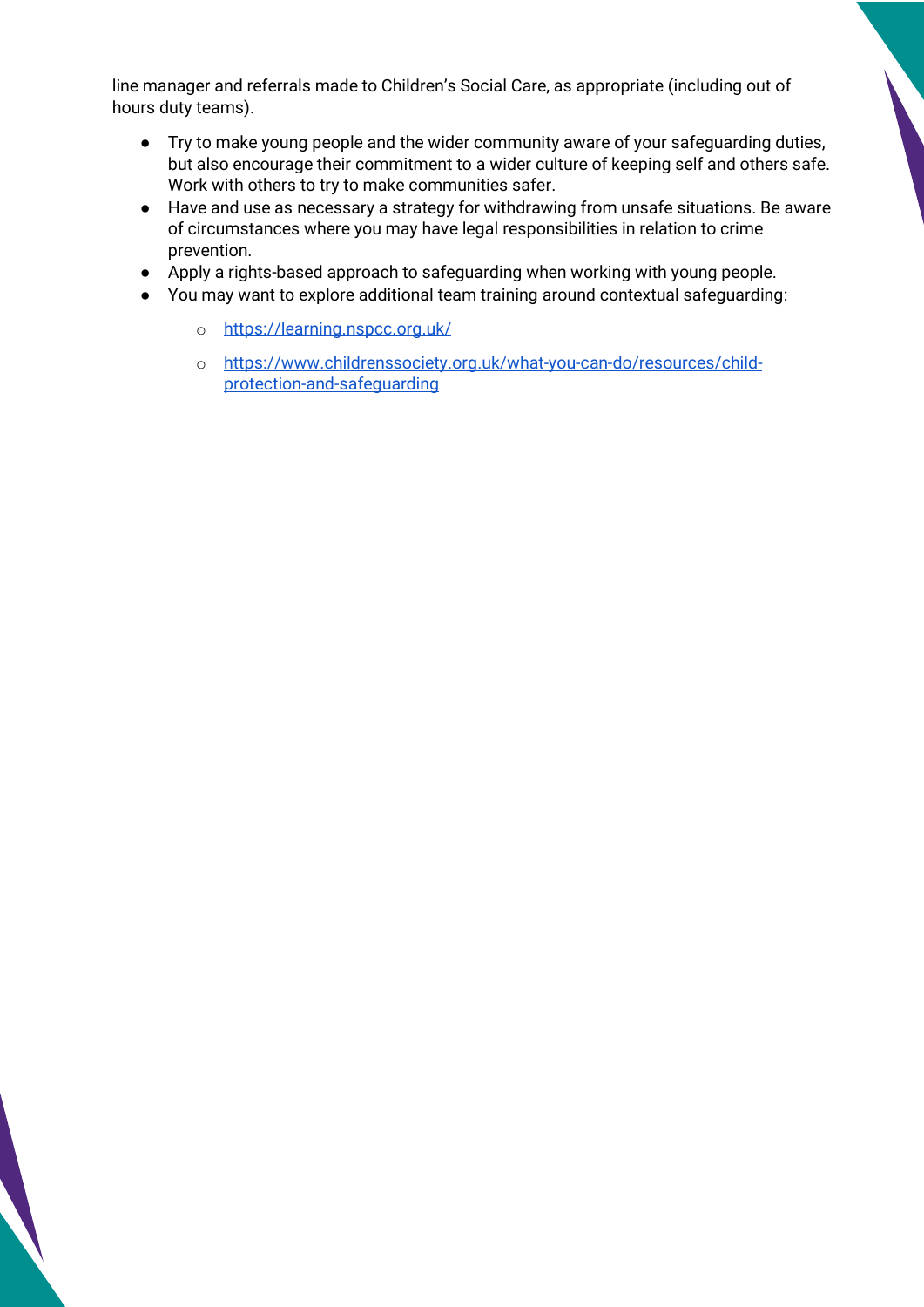## **The role of reflective practice in maintaining a commitment to young people's participation**

COVID-19 has forced detached youth workers to reconsider their aims and values.

Maintaining a commitment to participatory youth work, whilst recognising the moral imperative to encourage regard for government guidance, has been a particular challenge.

As guidance changes, aims and values will need to be revisited regularly. You should consider young people's rights and any tensions with more assertive approaches aimed at keeping them safe (they may think you are demanding compliance or trying to control them).

Think about how resilience marries with support and how your approach will be received.

As the constraints on young people's freedom of movement are eased, there may be a need to re-establish relationships. These relationships will be important in helping young people think about (and respond to) new guidance, particularly in terms of their desire to renew relationships with friends and peers but also in relation to taking exercise and managing potential risks.

Doubtless, young people will also have concerns and questions about their futures, both immediate and long-term. You have an important role to play in helping them think these through. Encouraging reflection on their experiences of lockdown, what has been good as well as bad, will help them feel more in control of their transition back to school etc.

Be aware that these experiences are likely to be different for different young people; so too their responses to lockdown. Some will want to stay at home, others are already returning to community life; all will be influenced to some degree by family and culture. Listen carefully and be attentive; how do young people perceive the risks, what are their aspirations? Your approach may need to be equally diverse if you are to support and help them as best you can, particularly in making decisions going forward.

There may be conflict with others as young people assert their right to public space; it will be important to engage with a range of agencies in this regard, and maintain a commitment to advocacy. As ever, young people's self-advocacy should be encouraged. They have much to say that can be valuable in informing and shaping services in the future. This is the essence of participation; young people being involved in discussions and being active in bringing about change.

Above all, it is important to remember detached youth work relationships are voluntary and to maintain a commitment to critical partiality: workers need to be even-handed and nondiscriminatory but also challenging.

Reflective practice extends to thinking with colleagues about how the detached youth work team can develop in the future; what experiences have workers had, how do they feel, what has been learnt, and how can a shared vision be arrived at?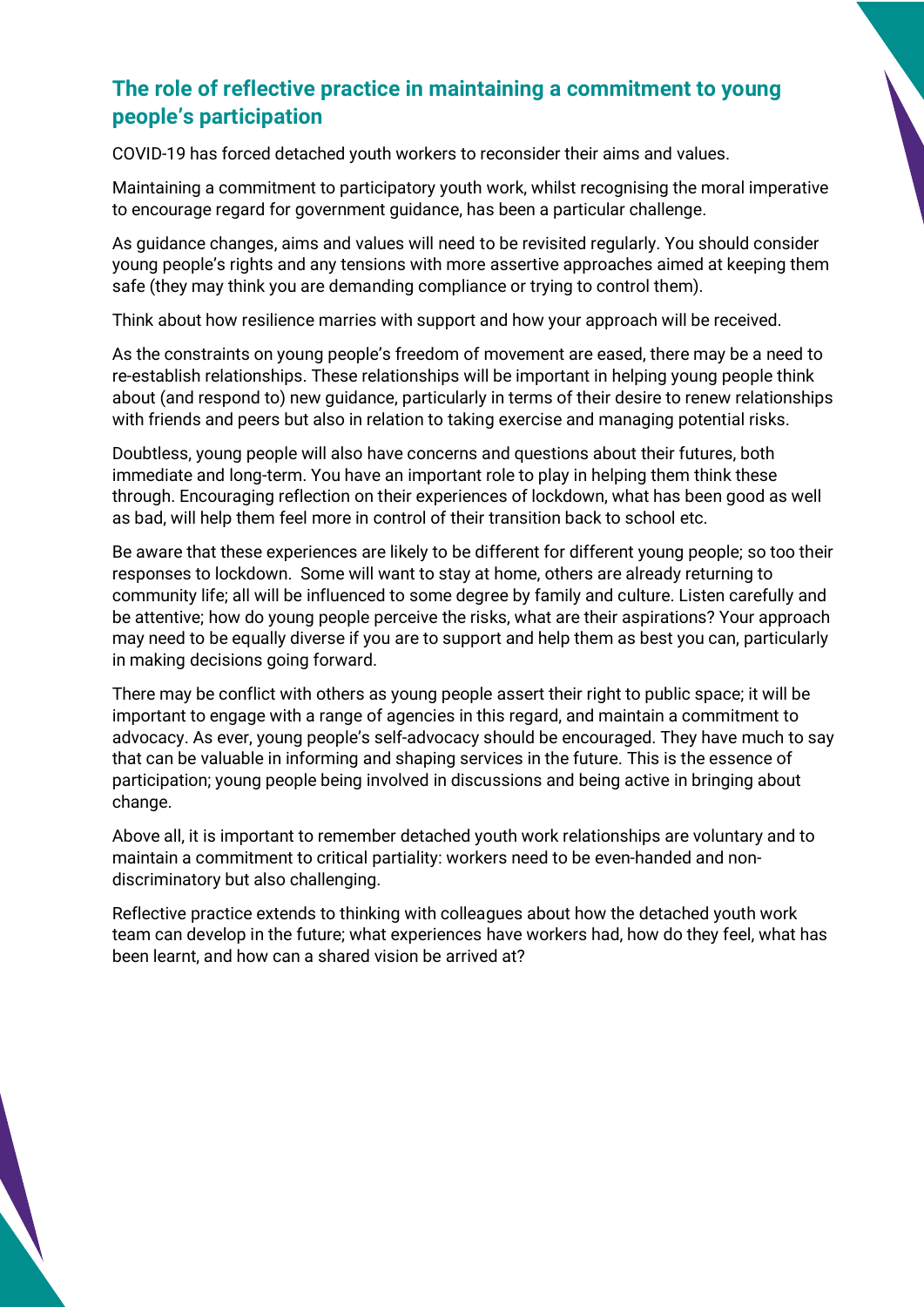## **Some examples to help you think about the work you may be preparing to deliver:**

#### **Example 1**

There is a moral imperative to support messaging that helps people keep safe. This said, effective detached youth work demands thinking carefully about how to engage and what to say to different young people who are outside at this time. Workers have found a reasonably assertive position works with some "You should go home." Yet for others asking questions and having a conversation is much more appropriate "Are you staying safe?". Specific interventions need to be guided by the quality of relationships, time and place and professional judgement.

#### **Example 2**

Youth workers are relatively high on the list of workers at risk of contracting the virus at work, the risk is considerably lower for detached workers. Working outside makes social distancing relatively easy and workers have realised they can role model this behaviour e.g. standing two metres apart helps young people learn just as well as from what you say. Outdoor learning is increasingly recognised as relatively risk free. Detached workers have become active promoters of this important and valuable form of education by organising (for example) street dancing and socially distanced exercise sessions.

#### **Example 3**

It is important to recognise, value and support informal community work. A detached worker in London describes observing a community elder in conversation with a group of young men outside a row of shops: "All were at a safe distance from each other and were clearly enjoying spending time together". Observant workers have always been aware of the important role a wide range of people, from community activists, to barbers, and shop-keepers can play in their communities.

Significantly, barber shops and takeaways have the potential for more than a moment of interaction and are settings many young people regard as safe spaces. Quite a few continue to engage young people even though their premises are closed, such as the barber sitting outside his shop talking to a group of young men on bicycles, again, all socially-distancing. Noting these people and places is important in detached work; they remind us how important communities are both in terms of people and places that are accessible to young people, many of whom may be vulnerable.

#### **Example 4**

COVID-19 hubs have sprung up in almost all localities. Many provide invaluable support and help keep people connected. Some analysis of their reach is however essential. Detached workers have an important role to play in encouraging the hubs to think critically about the messages they are sending out, and whether these messages, and the services they offer, are accessible to all in the community. Discussion about cultural issues, about language (and perhaps the need for translation) may be needed.

Detached workers' knowledge of an area, both in terms of people and physical geography, may also be invaluable at this time. Workers can also get involved in the direct delivery of services, food, medicine etc., and encourage and coordinate the volunteering of others, including young people.

A detached worker in South East London was able to inform the hub high density multioccupancy properties had not been leafleted and help ensure this happened. It is important workers help identify gaps, act as a link between initiatives like the hubs and local communities, and negotiate where necessary in order to bridge these gaps.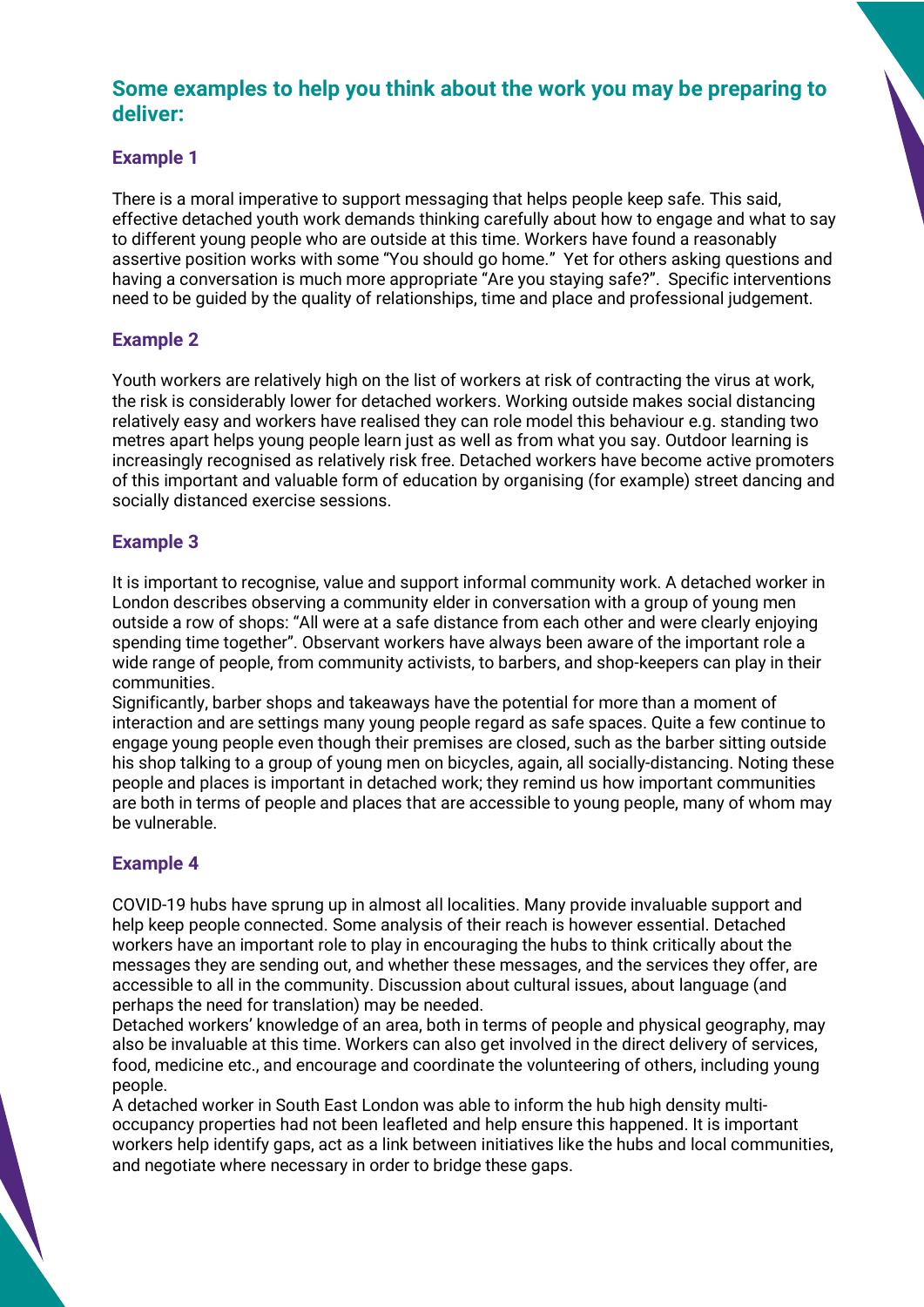## **Risk Assessment in Detached Youth Work**

The following guidance aims to support those undertaking risk assessments in the context of COVID-19.

Risk assessment is an essential aspect of detached youth work and important in securing the safety and wellbeing of young people, practitioners and wider communities. It is the duty of all organisations to undertake them.

Risk assessment should be active, used to inform changes to the way you work. Risk assessment processes need to be constantly reviewed and updated. This is particularly important in the rapidly changing context of COVID-19 and related government guidance.

Below you will find an example document; it will require additional information specific to your project, location, context and the authorisation/endorsement of a manager/your employer if safe and effective working practices are to be ensured.

It is important that all detached youth workers participate in the process of risk assessment prior to sessions. The responsibilities and accountability of managers and practitioners are established through this process.

Additional information is available from the UK Government Health and Safety Executive at: www.HSE.gov.uk/risk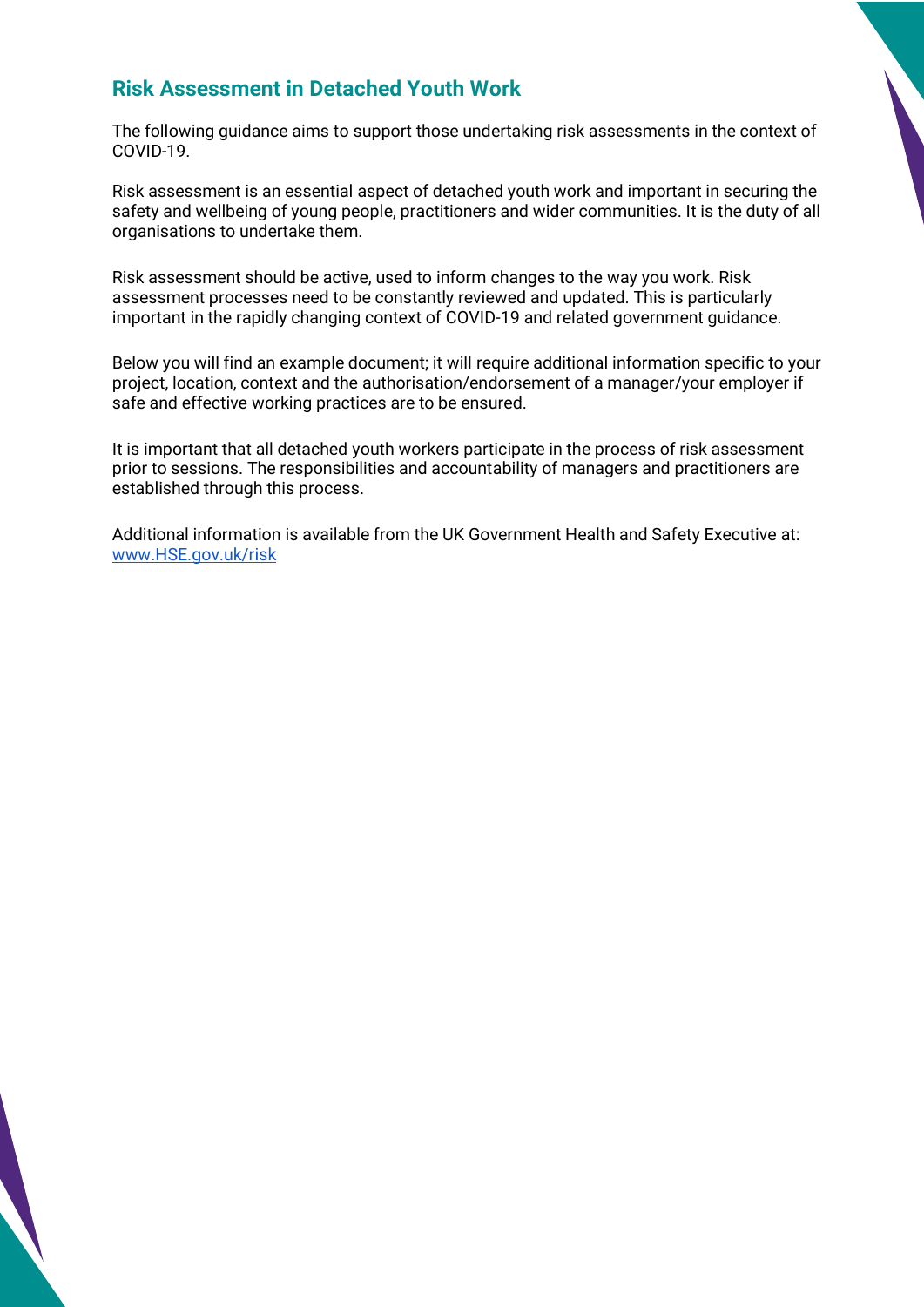| To minimise risk of young people                                                                                                                                                                | To minimise risk of youth workers                                                                                                 |
|-------------------------------------------------------------------------------------------------------------------------------------------------------------------------------------------------|-----------------------------------------------------------------------------------------------------------------------------------|
| contracting COVID-19                                                                                                                                                                            | contracting COVID-19                                                                                                              |
| Be clear about your intention when doing                                                                                                                                                        | Wash hand immediately before and after                                                                                            |
| detached youth work                                                                                                                                                                             | sessions                                                                                                                          |
| Makes sure what you say about social<br>distancing, physical contact, and safe<br>hygiene is consistent and responsive to<br>young people's questions and comments.<br>Model good behaviour     | Use Personal Protective Equipment (PPE)<br>i.e. face covering, gloves, hand sanitiser.<br>Wipe phones to reduce transmission risk |
| Be aware of the current regulations for<br>COVID-19 and think of strategies to talk<br>these through with young people in order to<br>limit risks (a 'walk and talk' strategy may be<br>useful) | Arrive and leave in separate vehicles and<br>avoid public transport where possible                                                |
| Limit the types of activities that may require                                                                                                                                                  | Staff working at a safe practical distance                                                                                        |
| the passing objects. Provide information                                                                                                                                                        | from one another and young people. Try not                                                                                        |
| that can be given away rather than ask for it                                                                                                                                                   | to become a focal point for groups                                                                                                |
| back                                                                                                                                                                                            | gathering                                                                                                                         |
| Continue an open dialogue with young<br>people about the formation of groups and<br>any local by-laws and legislation about<br>gathering                                                        | Ideally, wash all clothes and shower upon<br>return home                                                                          |

Adapted from work by Bradford Youth Service, City of Bradford Metropolitan District Council, April 2020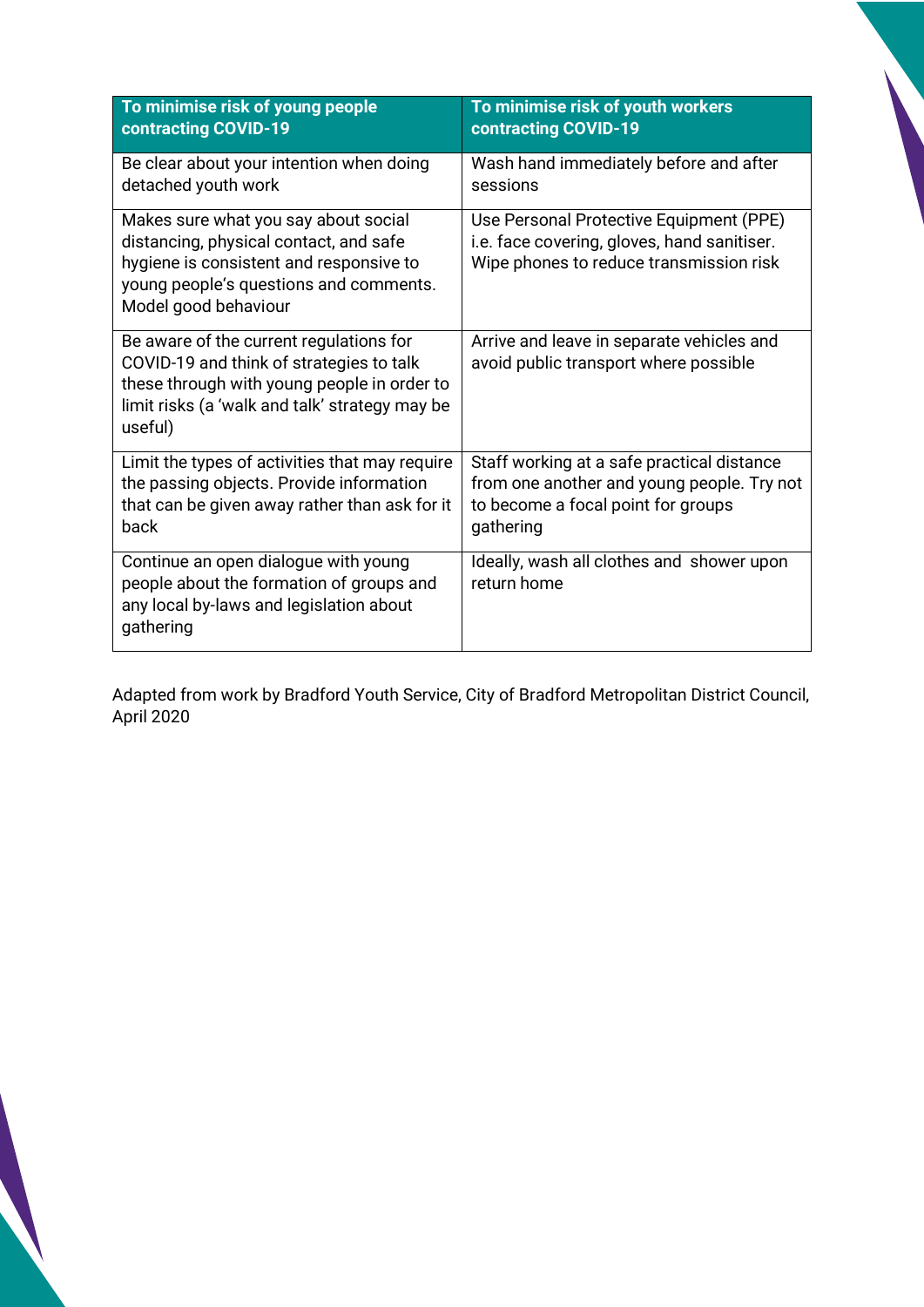## **Risk assessment template (example)**

**Company name: Assessment carried out by:** 

**Date of next review: Date assessment was carried out:** 

| What are the<br>hazards?                            | Who might be harmed and<br>how?                                          | What are you already<br>doing to control the risks?                                                                                                                | What further action do you need<br>to take to control the risks?                                                                                                                                | Who needs to<br>carry out the<br>action? | When is the<br>action<br>needed by? | <b>Done</b> |
|-----------------------------------------------------|--------------------------------------------------------------------------|--------------------------------------------------------------------------------------------------------------------------------------------------------------------|-------------------------------------------------------------------------------------------------------------------------------------------------------------------------------------------------|------------------------------------------|-------------------------------------|-------------|
| <b>Hot weather</b>                                  | Workers and young people<br>Dehydration and<br>sunstroke                 | Carrying sunscreen<br>Bottles of water                                                                                                                             | Advise to wear head gear<br>Move to shaded area<br>Activities short with more rests                                                                                                             |                                          |                                     |             |
|                                                     |                                                                          |                                                                                                                                                                    | and water stops                                                                                                                                                                                 |                                          |                                     |             |
| <b>Aggressive or</b><br><b>Violent</b><br>behaviour | Workers and young people<br>Physical or verbal attacks<br>on individuals | Observing behaviour<br>before entering area.<br>Always have mobile phone<br>and ID at hand<br>Make sure you and co-<br>worker are always in sight<br>of each other | Work in pairs<br>Management and Police know<br>days and times detached team<br>working<br>Conflict resolution skills if<br>appropriate<br>Know your limitations<br>Walk away if you feel unsafe |                                          |                                     |             |
| <b>Trips and slips</b>                              | Youth workers                                                            | Assess area before<br>entering, walking etc.                                                                                                                       | First Aid kit available and at least<br>one first aid trained worker                                                                                                                            |                                          |                                     |             |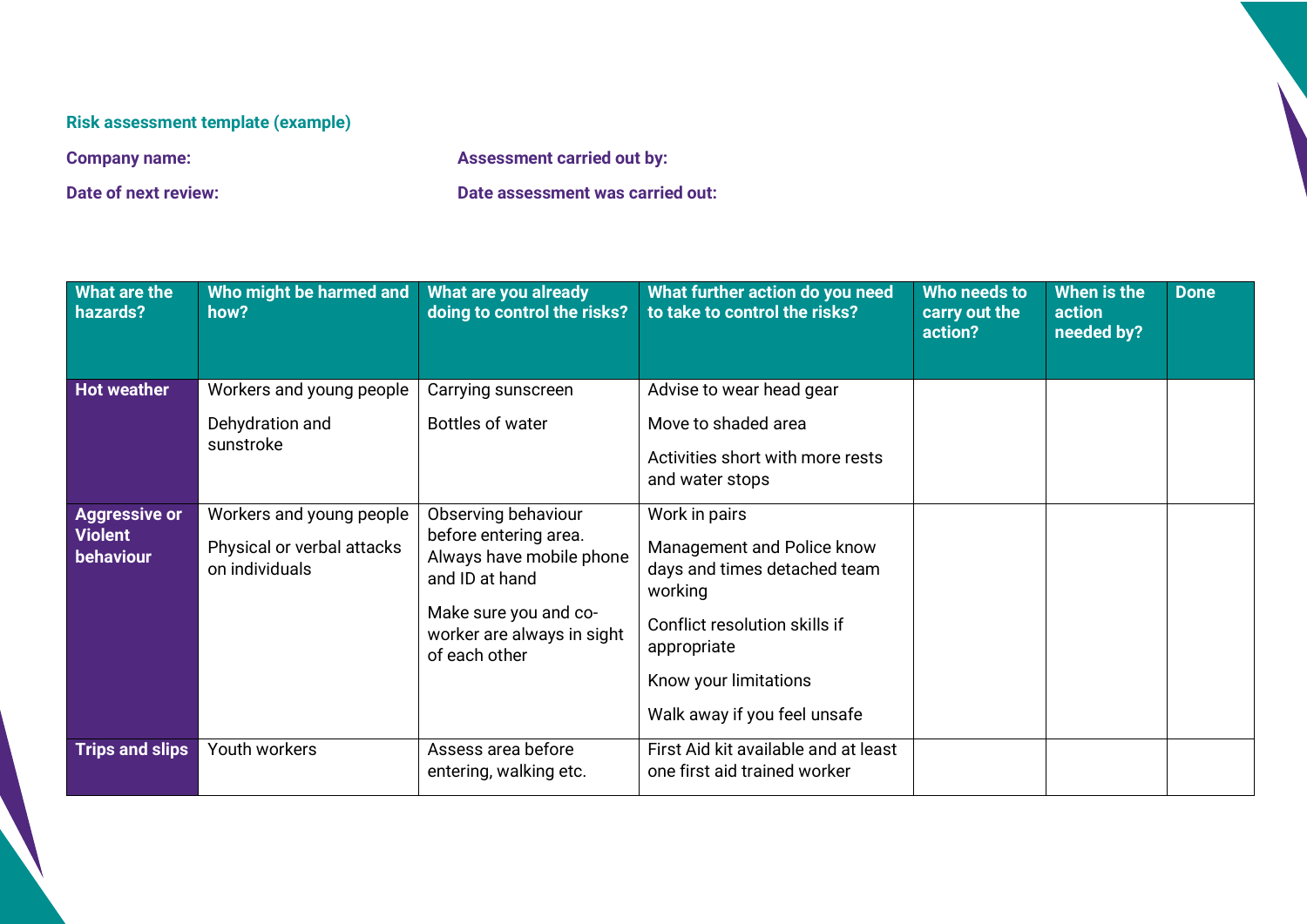| <b>Covid</b><br><b>Symptoms</b><br><b>Physical</b><br>contact | Pavements, rough ground,<br>unstable area giving way<br>etc.<br>All<br>Sneezing, coughing,<br>touching<br>Workers<br>Hand on arm or hug etc. | Sturdy footwear<br>Wear mask when in<br>enclosed space<br>Practice social distancing<br>Wash hands at every<br>opportunity and hand<br>sanitiser to use regularly<br>Observe behaviour and<br>actions Keep at a distance<br>from young people<br>Read and understand<br>safeguarding policy | Do not take risks<br>Read and understand safety and<br>policy procedures of your<br>organisation<br>Open conversation with young<br>people about distance and<br>washing hands<br>Take care not to touch people or<br>surfaces<br>Cough or sneeze into mask or<br>arm<br>Make certain community<br>recognise you and your work<br>Police knowledge of teams' work<br>Be aware of others view of you |  |  |
|---------------------------------------------------------------|----------------------------------------------------------------------------------------------------------------------------------------------|---------------------------------------------------------------------------------------------------------------------------------------------------------------------------------------------------------------------------------------------------------------------------------------------|-----------------------------------------------------------------------------------------------------------------------------------------------------------------------------------------------------------------------------------------------------------------------------------------------------------------------------------------------------------------------------------------------------|--|--|
| <b>Lack of light</b>                                          | Workers<br>Losing way, put in<br>vulnerable position<br>Inciting fear in others                                                              | Always have a torch with<br>you<br>Emergency call out<br>available<br>Choose routes you know<br>and are familiar with                                                                                                                                                                       | Reconnaissance of new routes<br>and new group hangouts<br>Assess areas new to you<br>Encourage groups to talk to you<br>under streetlight if available                                                                                                                                                                                                                                              |  |  |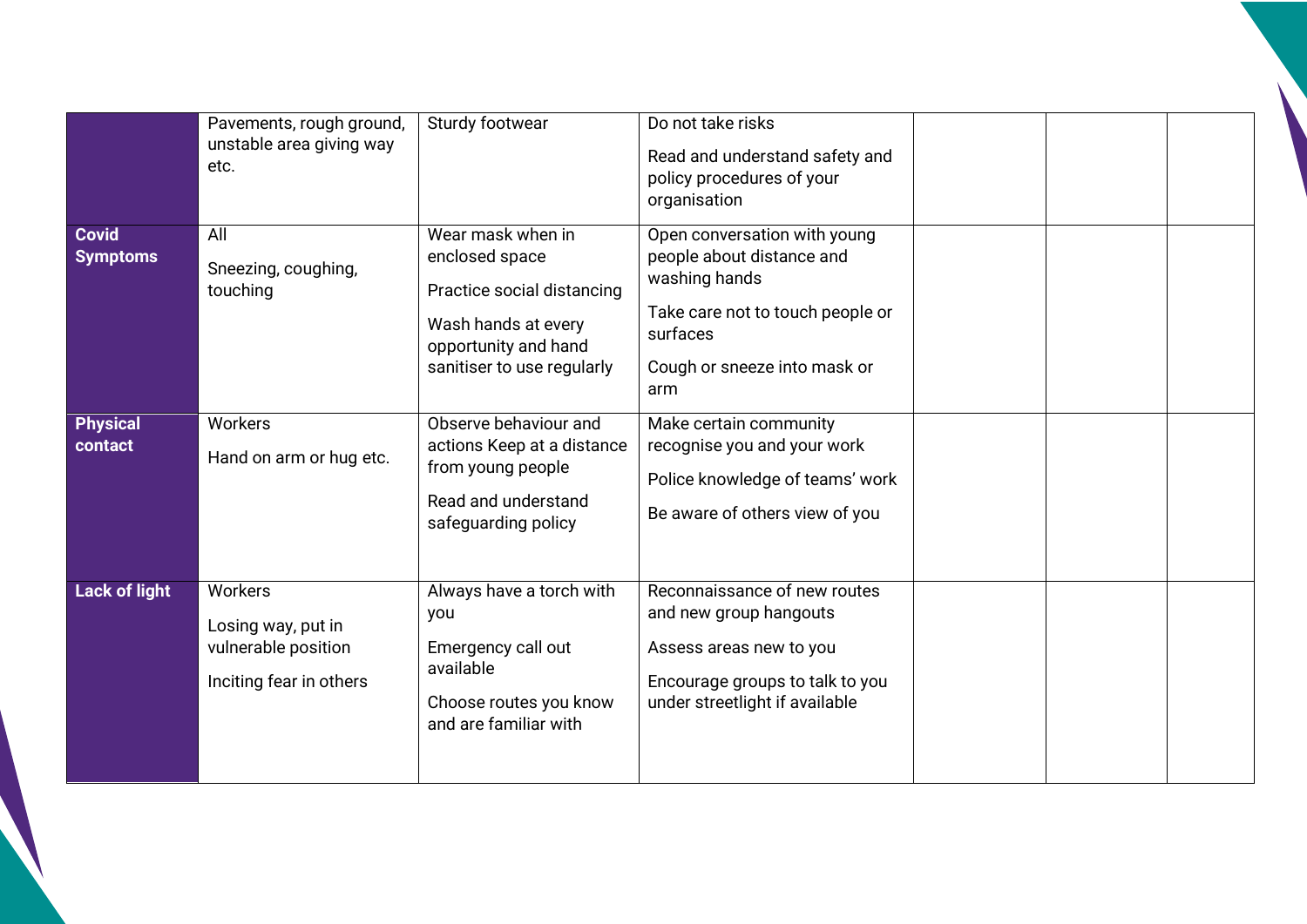| <b>Crowding</b>        | All<br>Spreading virus to each<br>other<br>Police could move them<br>on and give fines<br>Social distancing<br>measures and rules on<br>who you can meet | Role model<br>Social distancing<br>Discussion about why it<br>matters for their<br>families/friends<br>Ideas for methods of<br>talking and fun at a<br>distance | Manager to have had discussion<br>with Police<br>Knowledge and understanding of<br>your work<br>Cards to give out explaining<br>COVID-19 info |  |  |
|------------------------|----------------------------------------------------------------------------------------------------------------------------------------------------------|-----------------------------------------------------------------------------------------------------------------------------------------------------------------|-----------------------------------------------------------------------------------------------------------------------------------------------|--|--|
| <b>Illegal actions</b> | Young people                                                                                                                                             | Observe before entering<br>area, judge safety<br>Community knowledge<br>about work<br>ID and emergency call<br>available                                        | Know your work policies on<br>substance use etc.<br>Recognise that this is their space<br>and walk away if you feel unsafe                    |  |  |

More information on managing risk: www.hse.gov.uk/simple-health-safety/risk/